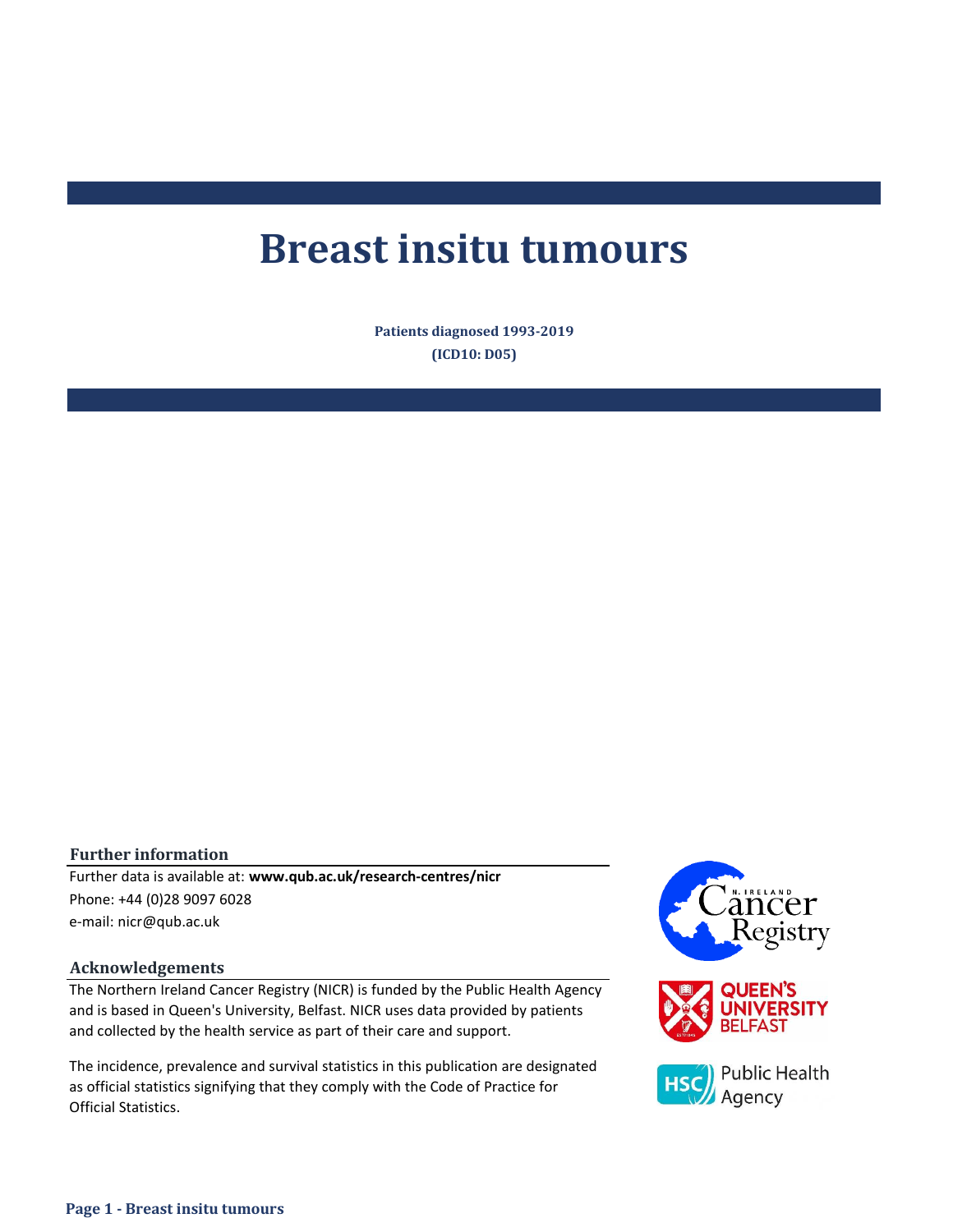## **Incidence**

During 2015-2019:

. There were 251 female breast insitu tumours diagnosed each year.

▪ The risk of being diagnosed with a breast insitu tumour before the age of 75 was 1 in 49.2 for women, while before the age of 85 the risk was 1 in 42.7.

#### **Incidence by age at diagnosis** *- Breast insitu tumours, Cases in 2015-2019*

During 2015-2019:

**The median age at diagnosis among** women was 57.

**Example 2** Cancer risk varied with age, with 8.8% of women aged 75 years or more at diagnosis, compared to 43.8% diagnosed among those aged under 55.

| Age at diagnosis | Average cases per year |  |  |  |
|------------------|------------------------|--|--|--|
|                  | Female                 |  |  |  |
| $0 - 54$         | 110                    |  |  |  |
| $55 - 64$        | 64                     |  |  |  |
| $65 - 74$        | 56                     |  |  |  |
| $75 +$           | 22                     |  |  |  |
| <b>All ages</b>  | 251                    |  |  |  |



#### **Incidence by year of diagnosis** *- Breast insitu tumours, Cases in 1995-2019*

▪ The number of female breast insitu tumours increased by 63.0% from an annual average of 154 cases in 2010-2014 to 251 cases in 2015-2019.

| <b>Year of diagnosis</b> | <b>Female cases</b> |  |  |  |  |
|--------------------------|---------------------|--|--|--|--|
| 2010                     | 161                 |  |  |  |  |
| 2011                     | 164                 |  |  |  |  |
| 2012                     | 130                 |  |  |  |  |
| 2013                     | 155                 |  |  |  |  |
| 2014                     | 161                 |  |  |  |  |
| 2015                     | 240                 |  |  |  |  |
| 2016                     | 253                 |  |  |  |  |
| 2017                     | 246                 |  |  |  |  |
| 2018                     | 301                 |  |  |  |  |
| 2019                     | 217                 |  |  |  |  |



*Note: Annual averages based upon several years have been rounded to the nearest integer. Sums of numbers in table rows or columns may thus differ slightly from the given total.*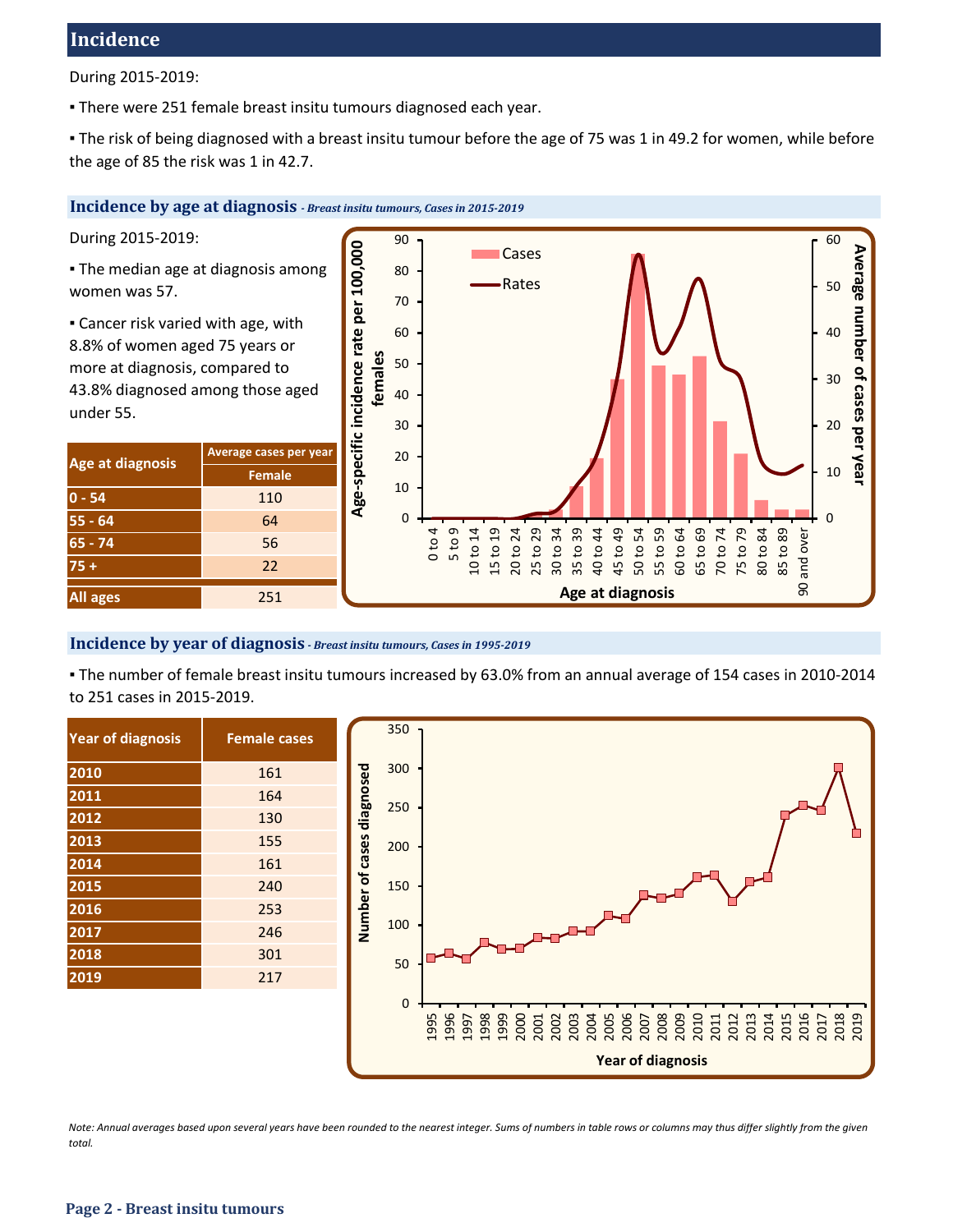#### **Trends in age-standardised incidence rates** *- Breast insitu tumours, Cases in 1995-2019*

▪ Among females the age-standardised incidence rate of breast insitu tumours increased by 53.0% from 18.5 per 100,000 person years in 2010-2014 to 28.3 cases per 100,000 persons years in 2015-2019. This difference was statistically significant.



#### **Incidence by deprivation quintile** *- Breast insitu tumours, Cases in 2015-2019*

The annual number of cases during 2015-2019 varied in each deprivation quintile due to variations in population size and age.

- After accounting for these factors, incidence rates:
- If in the most socio-economically deprived areas were
- 17.0% lower than the NI average.
- **.** in the least socio-economically deprived areas were
- 17.3% higher than the NI average.

| <b>Deprivation quintile</b>       | Average cases per year |  |  |  |
|-----------------------------------|------------------------|--|--|--|
|                                   | Female                 |  |  |  |
| Least deprived (Quintile 1)       | 62                     |  |  |  |
| <b>Quintile 2</b>                 | 56                     |  |  |  |
| <b>Quintile 3</b>                 | 50                     |  |  |  |
| <b>Quintile 4</b>                 | 47                     |  |  |  |
| <b>Most deprived (Quintile 5)</b> | 36                     |  |  |  |
| <b>Northern Ireland</b>           | 251                    |  |  |  |



Standardised incidence ratios compare incidence rates in each deprivation quintile with the Northern Ireland incidence rate.

A value above 100 means that incidence rates in that deprivation quintile are greater than the Northern Ireland average.

This measure takes account of population size and age structure. Differences are thus not a result of these factors.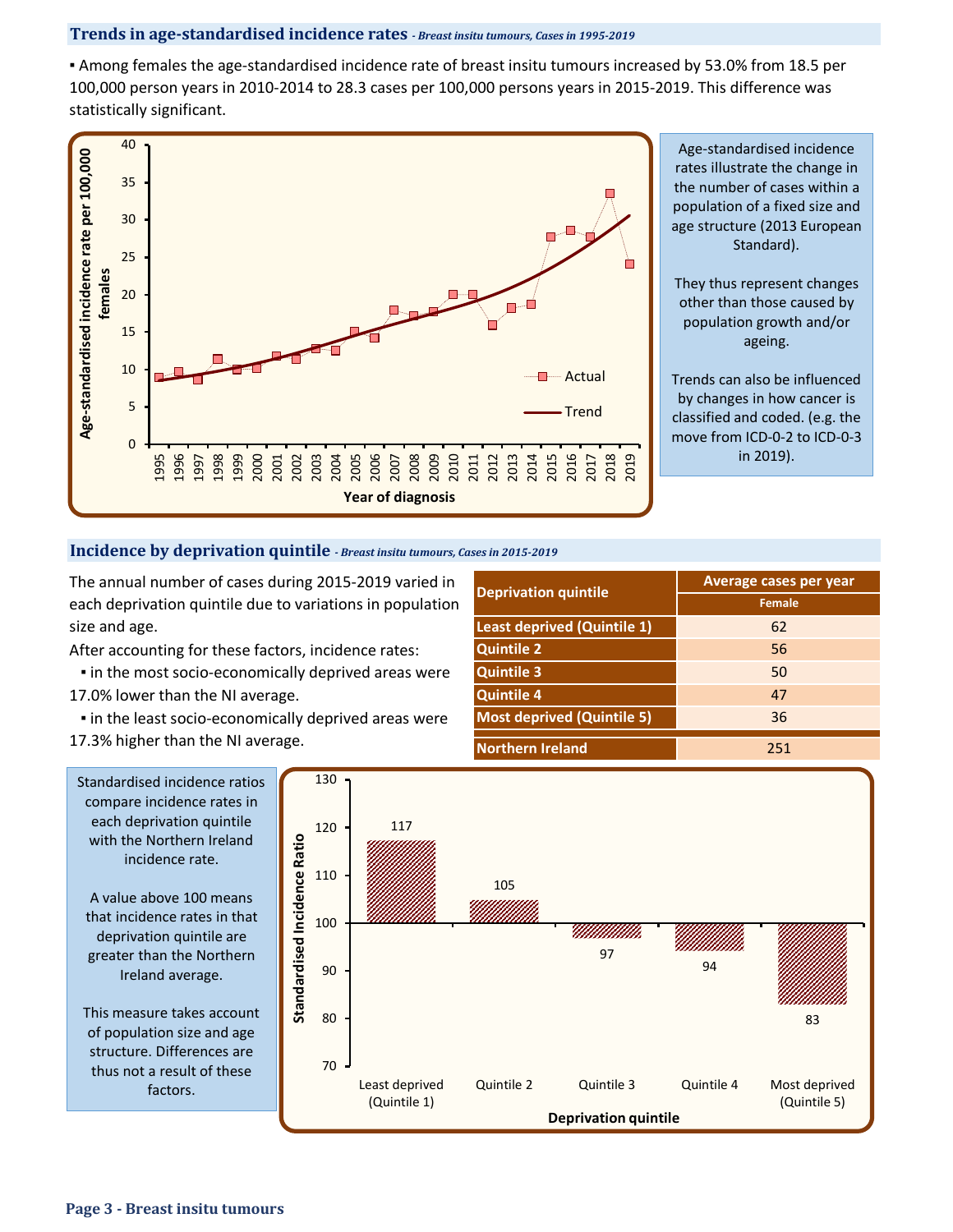### **Incidence by Health and Social Care Trust (HSCT)** *- Breast insitu tumours, Cases in 2015-2019*

The annual number of cases during 2015-2019 varied in each HSCT due to variations in population size and age.

After accounting for these factors, incidence rates:

- **.** in Belfast HSCT did not vary significantly from the NI average.
- **.** in Northern HSCT were significantly higher than the NI average.
- in South-Eastern HSCT did not vary significantly from the NI average.
- **.** in Southern HSCT were significantly lower than the NI average.
- 



**Northern Ireland Northern HSCT South-Eastern HSCT Western HSCT Care Trust Female** 46 **Belfast HSCT** 251 79 50 41 36 **Southern HSCT**

**Average cases per year**

**Health and Social** 

Standardised incidence ratios compare incidence rates in each HSC Trust with the Northern Ireland incidence rate. A value above 100 means that incidence rates in that HSC Trust are greater than the NI average.

This measure takes account of population size and age structure. Differences are thus not a result of these factors.

Data for Local Government Districts and Parliamentary Constituencies are available at www.qub.ac.uk/research-centres/nicr

## **Prevalence**

Standardised Incidence Ratio

▪ At the end of 2019, there were 2,859 women living with breast insitu tumours who had been diagnosed in the previous 25 years.

▪ Of these, 52.5% were aged 65 and over, and 7.4% had been diagnosed in the previous year.

25-year prevalence refers to the number of cancer survivors who were alive at the end of 2019, and had been diagnosed with their cancer in the previous 25 years (i.e. 1995-2019).

| <b>Time since</b> | 25-year prevalence |          |                 |  |  |
|-------------------|--------------------|----------|-----------------|--|--|
| diagnosis         | <b>Aged 0-64</b>   | Aged 65+ | <b>All ages</b> |  |  |
| $0-1$ year        | 141                | 70       | 211             |  |  |
| 1-5 years         | 607                | 351      | 958             |  |  |
| 5-10 years        | 328                | 338      | 666             |  |  |
| $10-25$ years     | 283                | 741      | 1,024           |  |  |
| 0-25 years        | 1,359              | 1,500    | 2,859           |  |  |

**Trends in 10-year prevalence** *- Breast insitu tumours, Patients alive at end of each year from 2010-2019*

▪ Among women the number of survivors from breast insitu tumours who had been diagnosed within the previous ten years increased by 41.5% from 1,297 survivors in 2014 to 1,835 survivors in 2019.

| 2010   2011   2012   2013   2014   2015   2016   2017   2018   2019 <sub> </sub> |  |  |  |  |  |
|----------------------------------------------------------------------------------|--|--|--|--|--|
| Female 1,072 1,141 1,188 1,238 1,297 1,412 1,542 1,626 1,778 1,835               |  |  |  |  |  |